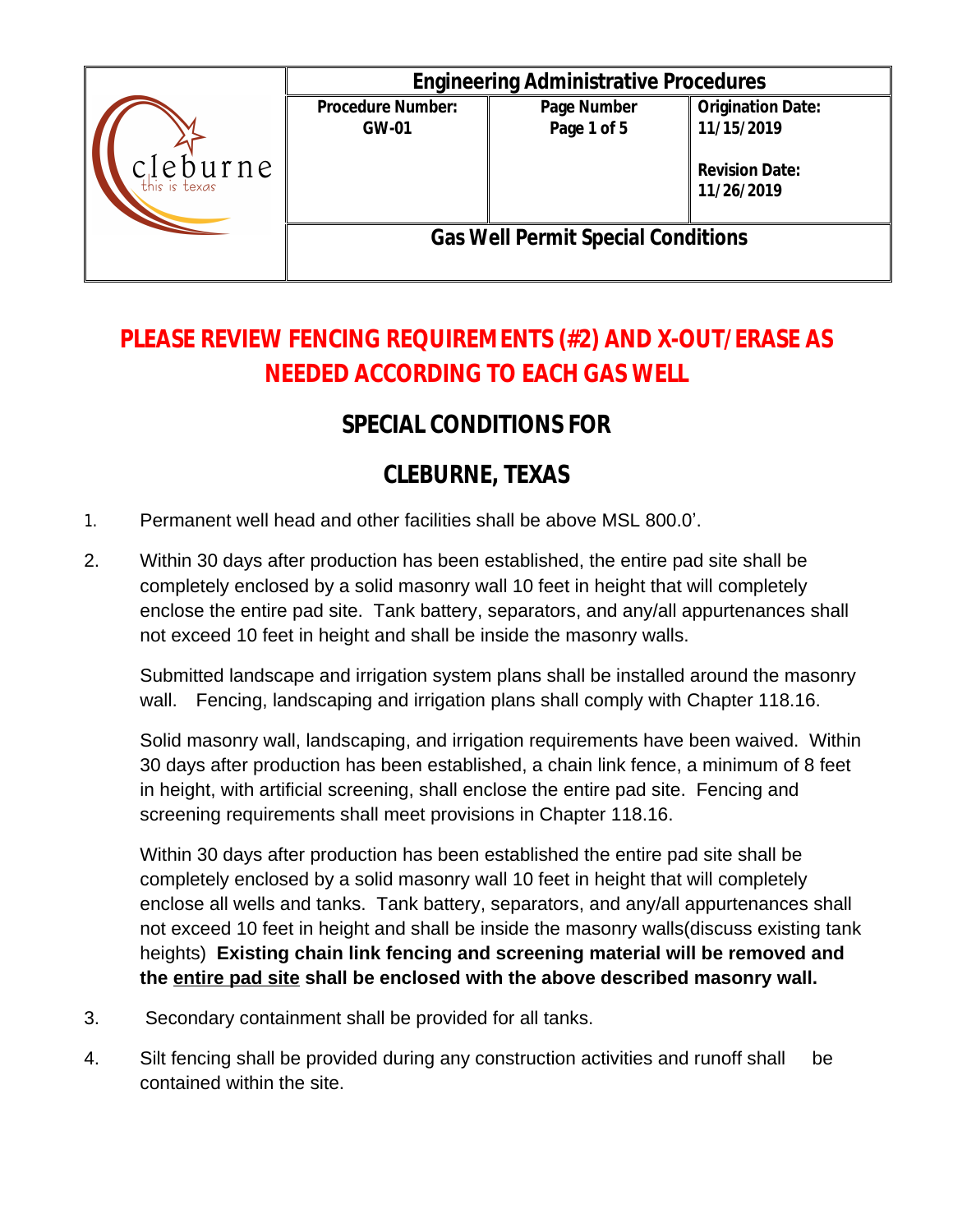|                              |                                           | <b>Engineering Administrative Procedures</b> |                                                                               |  |
|------------------------------|-------------------------------------------|----------------------------------------------|-------------------------------------------------------------------------------|--|
| $c$ leburne<br>this is texas | <b>Procedure Number:</b><br><b>GW-01</b>  | Page Number<br>Page 2 of 5                   | <b>Origination Date:</b><br>11/15/2019<br><b>Revision Date:</b><br>11/26/2019 |  |
|                              | <b>Gas Well Permit Special Conditions</b> |                                              |                                                                               |  |

- 5. Equipment may be moved in and out during daylight hours only.
- 6. Must comply with Chapter 118.13 noise regulations.

When drilling is complete, the operator shall be required to establish a new ambient noise level prior to the installation of any new noise-generation equipment.

30' sound barriers shall be constructed around entire pad site and shall remain until all noise producing operations are completed. Continuous exterior noise level monitoring is required per the ordinance.

Must comply with Chapter 118.13 noise regulations. The Engineering Services Director may require 30' high sound barrier walls be installed if complaints are received. All operations must STOP until sound barriers are installed around entire pad site, if required and shall remain until all noise producing operations are completed. Continuous exterior noise level monitoring is required per the ordinance.

- 7. Drilling rig must be winterized for sound deadening of floor activities.
- 8. Any damage to city streets during move in and move out must be repaired to current standards as per the Road Maintenance Agreement. **A concrete approach shall be installed at well entrance. Provide a minimum of prime coat with 4" depth of asphalt millings from concrete approach to pad site.**

All mud and debris tracked onto city streets shall be removed immediately.

9. Fracking operations must be performed during daylight hours.

During fracking operations, the City's Engineering Services Division must be notified 48 hours prior to the start of drilling and/or fracturing operations at 817-357-4496 or at [clark.davis@cleburne.net.](mailto:clark.davis@cleburne.net) Movement of equipment shall be escorted\* for safety purposes.

10. The production site surface shall have a dust inhibitive surface. Dust shall be controlled on the site by keeping the site damp through routine wetting and by addition of Dust Cap chemicals. Any complaint of dust shall be corrected immediately. Excessive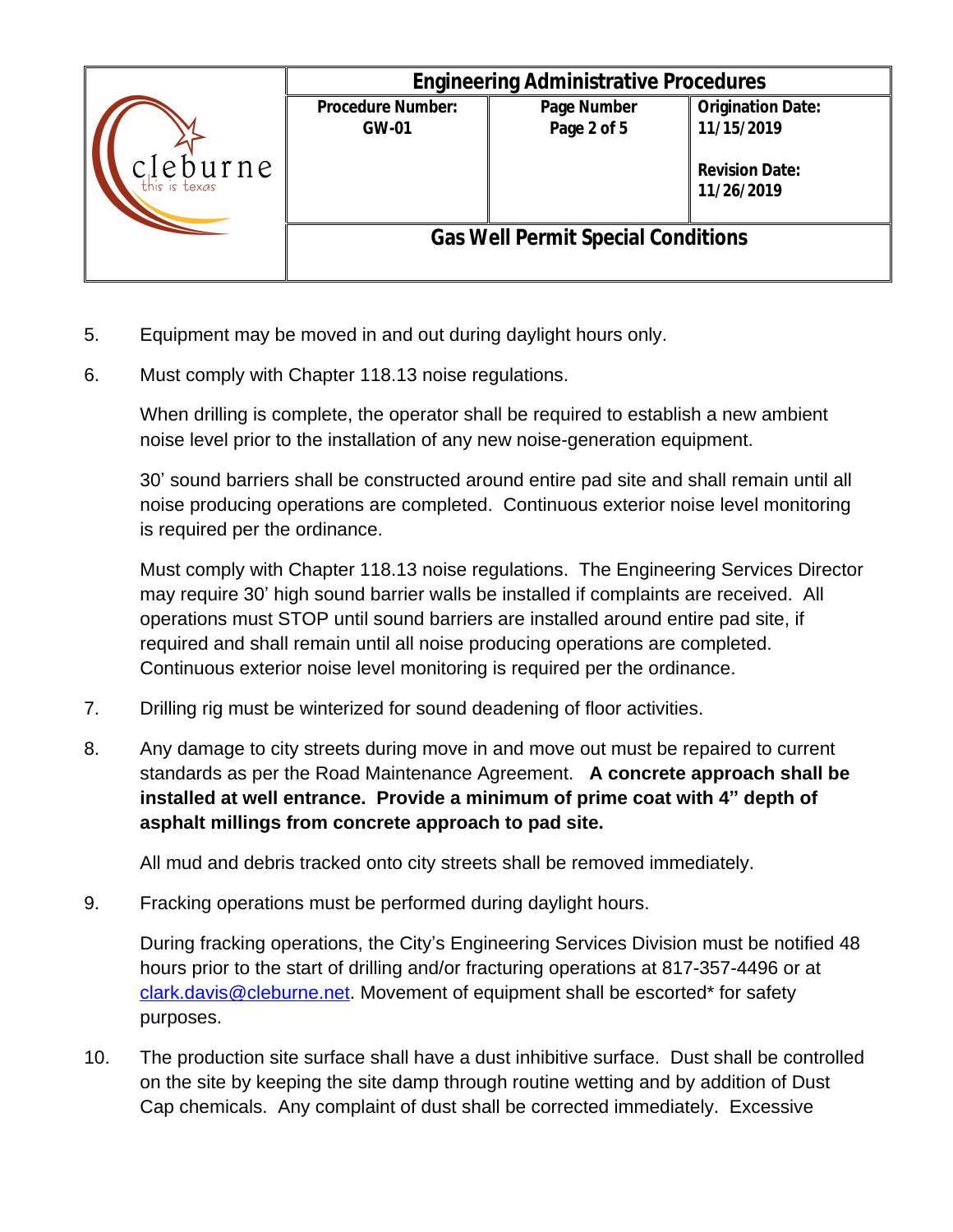|                              | <b>Engineering Administrative Procedures</b> |                            |                                                                               |
|------------------------------|----------------------------------------------|----------------------------|-------------------------------------------------------------------------------|
| $c$ leburne<br>this is texas | <b>Procedure Number:</b><br><b>GW-01</b>     | Page Number<br>Page 3 of 5 | <b>Origination Date:</b><br>11/15/2019<br><b>Revision Date:</b><br>11/26/2019 |
|                              | <b>Gas Well Permit Special Conditions</b>    |                            |                                                                               |

wetting to limit dust, but creates mud and debris tracking out into roadways is not acceptable. Engineering Services Director reserves the right to require additional measures to limit dust if necessary. Asphalt millings shall be applied to all traffic areas, including pad site and areas where trucks turn around to exit the site.

- 11. Well will be drilled with a closed loop system. All mud and cuttings will be containerized. All drilling mud used during and after drilling will be disposed of properly.
- 12. Must provide City Fire Chief with "Knox Padlock" or "Knox Box with a key" for emergency access.
- 13. Post 911 address \_\_\_\_\_\_\_\_\_\_\_\_\_ at well entrance. Sign shall be a minimum 12" x 24" with reflective numbers and letters a minimum of 9" high. Sign shall be installed on fence at well entrance and in a manner to be visible from \_\_\_\_\_\_\_\_\_\_\_\_\_ at all times.
- 14. "DANGER NO SMOKING ALLOWED" shall be posted immediately upon completion of the well site fencing at the entrance of each well site and tank battery. Sign lettering shall be four inches in height, red with a white background or white on a red background.
- 15. Notify City of Cleburne, Engineering Services Division by phone at 817-357-4496, or at [clark.davis@cleburne.net](mailto:clark.davis@cleburne.net) or at least 48 hours prior to any drilling operation.
- 16. All permits required by the City of Cleburne including approach, electrical, building, fencing and drainage permits must be obtained prior to any work being done onsite.
- 17. Comply with Storm Water Prevention Plan.
- 18. Escort by private service, Not City Police.
- 19. City Council may require an increase in the distance in the distance the well is set back from any protected use or industrial building; to include a change in the operation, plan, design, layout, fencing, screening, landscaping, lighting, tank height or other matters of consideration to public interest.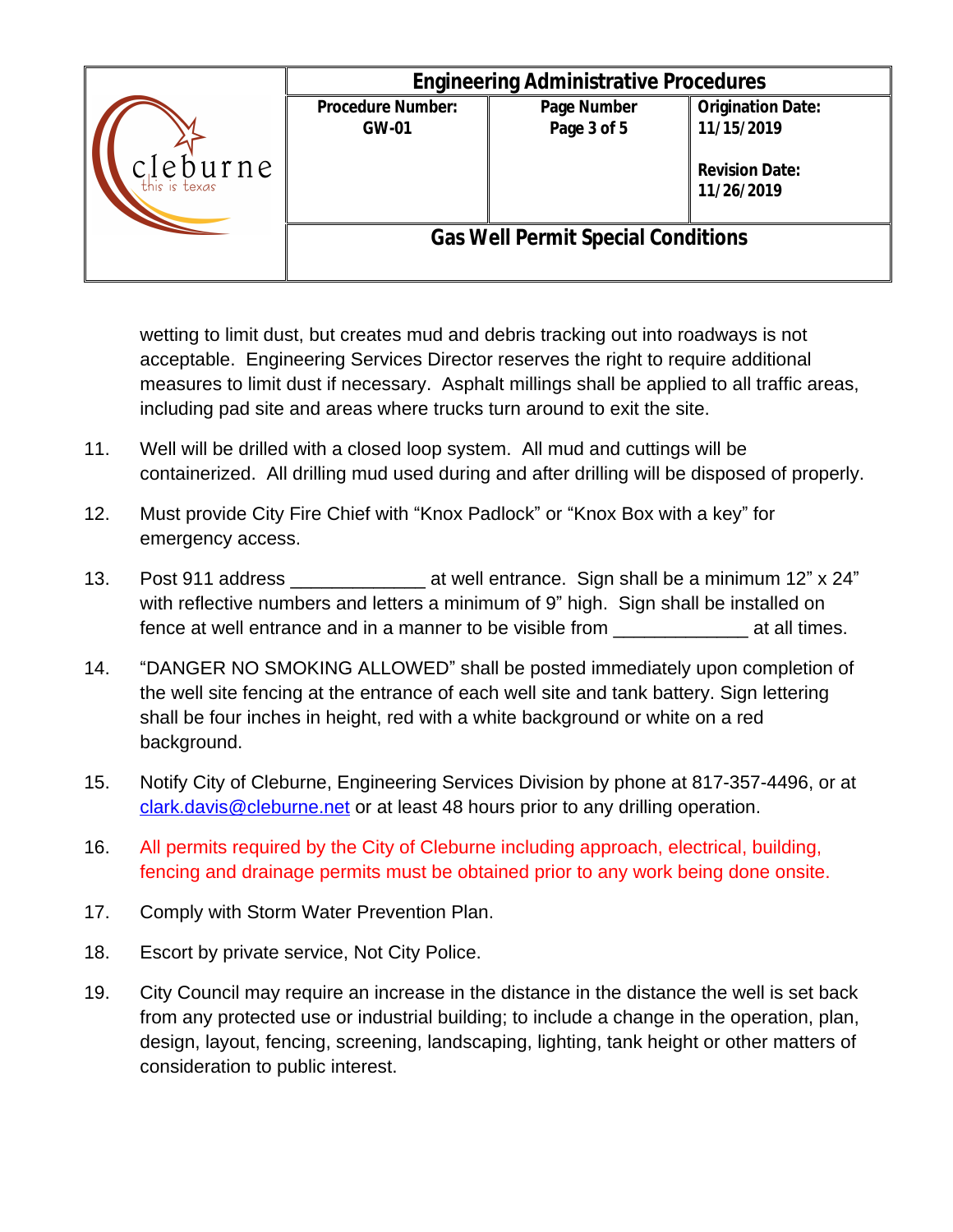|                              |                                           | <b>Engineering Administrative Procedures</b> |                                                                               |
|------------------------------|-------------------------------------------|----------------------------------------------|-------------------------------------------------------------------------------|
| $c$ leburne<br>this is texas | <b>Procedure Number:</b><br><b>GW-01</b>  | Page Number<br>Page 4 of 5                   | <b>Origination Date:</b><br>11/15/2019<br><b>Revision Date:</b><br>11/26/2019 |
|                              | <b>Gas Well Permit Special Conditions</b> |                                              |                                                                               |

20. Annual inspection fee of \$3,000 per well due Sept.  $1<sup>st</sup>$  and each Sept  $1<sup>st</sup>$  thereafter until the well is abandoned according to the definitions of the City of Cleburne City Ordinance: Chapter 118.

## NOTEWORTHY CONDITIONS

NOTE THE FOLLOWING SCENARIOS

- **Transportation route include SH171** [LOAD ZONE BRIDGE-HWY 171](http://www.cleburne.net/DocumentCenter/View/5622/Load-Zone-Bridge---HWY-171-?bidId=)
- **[Lake Marti](http://www.cleburne.net/DocumentCenter/View/5622/Load-Zone-Bridge---HWY-171-?bidId=)** [–](http://www.cleburne.net/DocumentCenter/View/5622/Load-Zone-Bridge---HWY-171-?bidId=) [Permanent well head and other facilities shall be above MSL 837](http://www.cleburne.net/DocumentCenter/View/5622/Load-Zone-Bridge---HWY-171-?bidId=)".
- **[Lake Marti Johnson County Soil and Water Conservation District requirements](http://www.cleburne.net/DocumentCenter/View/5622/Load-Zone-Bridge---HWY-171-?bidId=)** [–](http://www.cleburne.net/DocumentCenter/View/5622/Load-Zone-Bridge---HWY-171-?bidId=)

[No pads are authorized to be constructed upstream of the dam below the easement](http://www.cleburne.net/DocumentCenter/View/5622/Load-Zone-Bridge---HWY-171-?bidId=)  [elevation of 835.5 feet. Anything constructed upstream of the dam below the top of dam](http://www.cleburne.net/DocumentCenter/View/5622/Load-Zone-Bridge---HWY-171-?bidId=) [elevation could potentially be inundated and The Johnson County Soil and Water](http://www.cleburne.net/DocumentCenter/View/5622/Load-Zone-Bridge---HWY-171-?bidId=)  [Conservation District assumes no responsibility for damages caused by flooding below](http://www.cleburne.net/DocumentCenter/View/5622/Load-Zone-Bridge---HWY-171-?bidId=)  [the top of dam elevation.](http://www.cleburne.net/DocumentCenter/View/5622/Load-Zone-Bridge---HWY-171-?bidId=) 

[Fill material required to elevate a pad above the 835.5 elevation must be excavated](http://www.cleburne.net/DocumentCenter/View/5622/Load-Zone-Bridge---HWY-171-?bidId=)  [from within the easement area and all disturbed areas shall be stabilized to prevent](http://www.cleburne.net/DocumentCenter/View/5622/Load-Zone-Bridge---HWY-171-?bidId=)  [erosion.](http://www.cleburne.net/DocumentCenter/View/5622/Load-Zone-Bridge---HWY-171-?bidId=) 

 **[Lake Pat Cleburne](http://www.cleburne.net/DocumentCenter/View/5622/Load-Zone-Bridge---HWY-171-?bidId=)** [–](http://www.cleburne.net/DocumentCenter/View/5622/Load-Zone-Bridge---HWY-171-?bidId=) [Permanent well head and other facilities shall be above MSL](http://www.cleburne.net/DocumentCenter/View/5622/Load-Zone-Bridge---HWY-171-?bidId=)  752.5' [with emergency shut-in valves installed to shut well during flood events.](http://www.cleburne.net/DocumentCenter/View/5622/Load-Zone-Bridge---HWY-171-?bidId=)